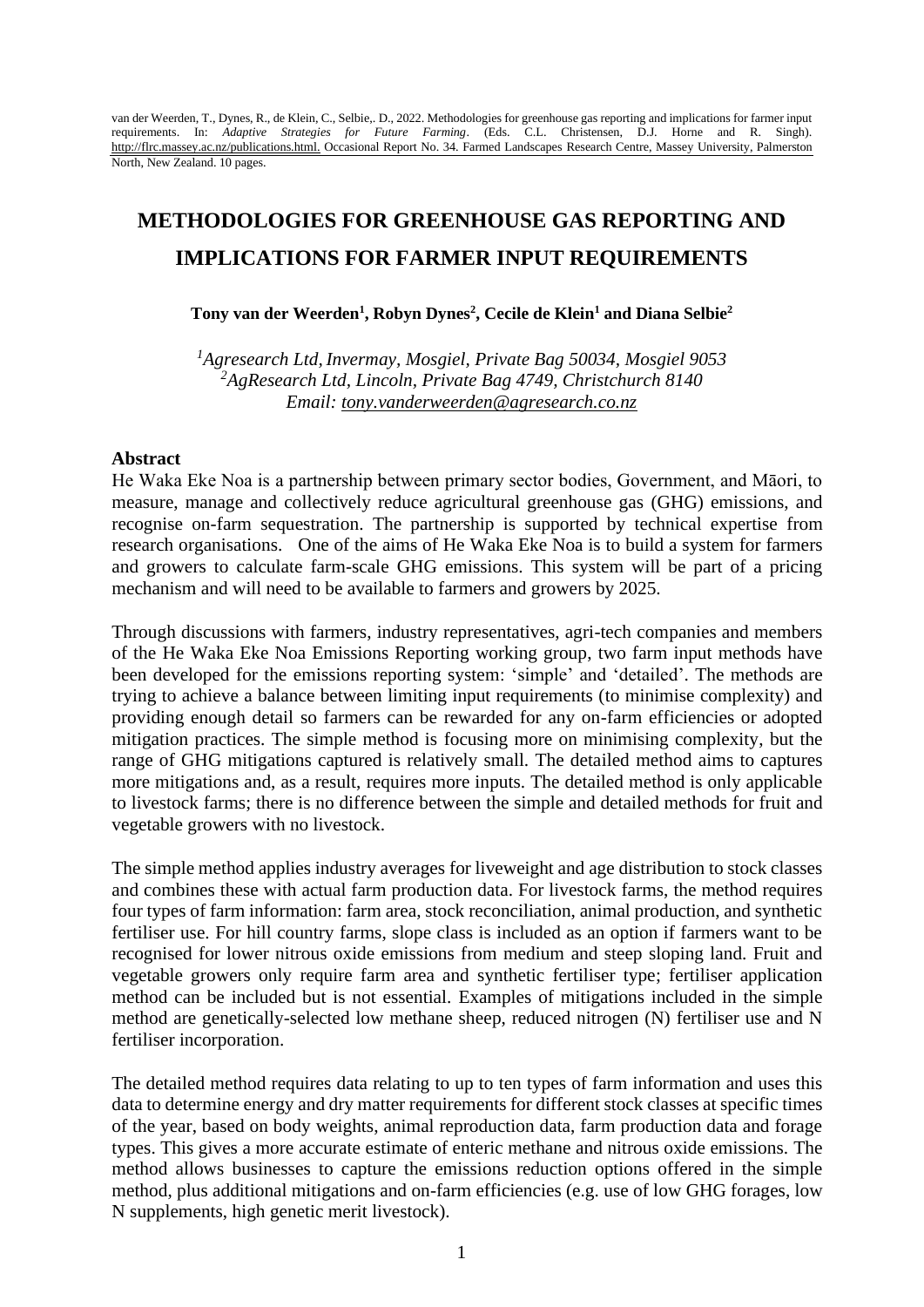## **Background**

It is in the interest of all agricultural sectors, government and iwi, that reporting of agricultural greenhouse gas (GHG) emissions by farmers is as simple but as accurate as possible. To provide farmers and growers with a choice for farm-level GHG emission reporting, two methods have been developed: 'simple' and 'detailed'. The methods aim to achieve a balance between limiting input requirements (to minimise complexity) and providing enough detail so farmers can be rewarded for any on-farm efficiencies or adopted mitigation practices. This paper provides a summary of the report on method specifications provided to He Waka Eke Noa (van der Weerden et al. 2021), which is available on-line: [https://hewakaekenoa.nz/wp](https://hewakaekenoa.nz/wp-content/uploads/2022/02/FINAL-He-Waka-Eke-Noa-Farmer-inputs-and-verification-report.pdf)[content/uploads/2022/02/FINAL-He-Waka-Eke-Noa-Farmer-inputs-and-verification](https://hewakaekenoa.nz/wp-content/uploads/2022/02/FINAL-He-Waka-Eke-Noa-Farmer-inputs-and-verification-report.pdf)[report.pdf.](https://hewakaekenoa.nz/wp-content/uploads/2022/02/FINAL-He-Waka-Eke-Noa-Farmer-inputs-and-verification-report.pdf)

As part of the method development, we outlined the input information required to calculate the GHG emissions from each key source. We aligned current and future GHG mitigation options with each key source and ensured required inputs were able to capture these mitigation options. The New Zealand agricultural GHG inventory provided a useful reference point for developing the input specifications for the two methods, as it can be considered as a simple method for livestock-based emissions (Fig. 1).



**Figure 1**. Schematic overview of the approach adopted by the New Zealand agricultural greenhouse gas inventory for estimating methane  $(CH_4)$  and nitrous oxide  $(N_2O)$  emissions from livestock production systems. Green boxes refer to enteric CH4, orange boxes to manure CH4, and blue boxes to  $N_2O$ . ME=metabolisable energy; MJ=mega joules; OMD=organic matter digestibility; VS=volatile solids;  $B_0$ =maximum CH<sub>4</sub> producing capacity of manure; MCF=CH<sub>4</sub> conversion factor; EF=emission factor. The efficiency of use of feed energy and protein modulate these fluxes. (source: Vibart et al. 2021).

Both the simple and detailed methods for calculating GHG emissions require a definition of the farm boundary. Based on discussions within He Waka Eke Noa, the farm boundary includes onfarm emissions from livestock and synthetic N fertiliser use, but excludes emissions associated with the production of bought-in supplements. Livestock emissions include enteric methane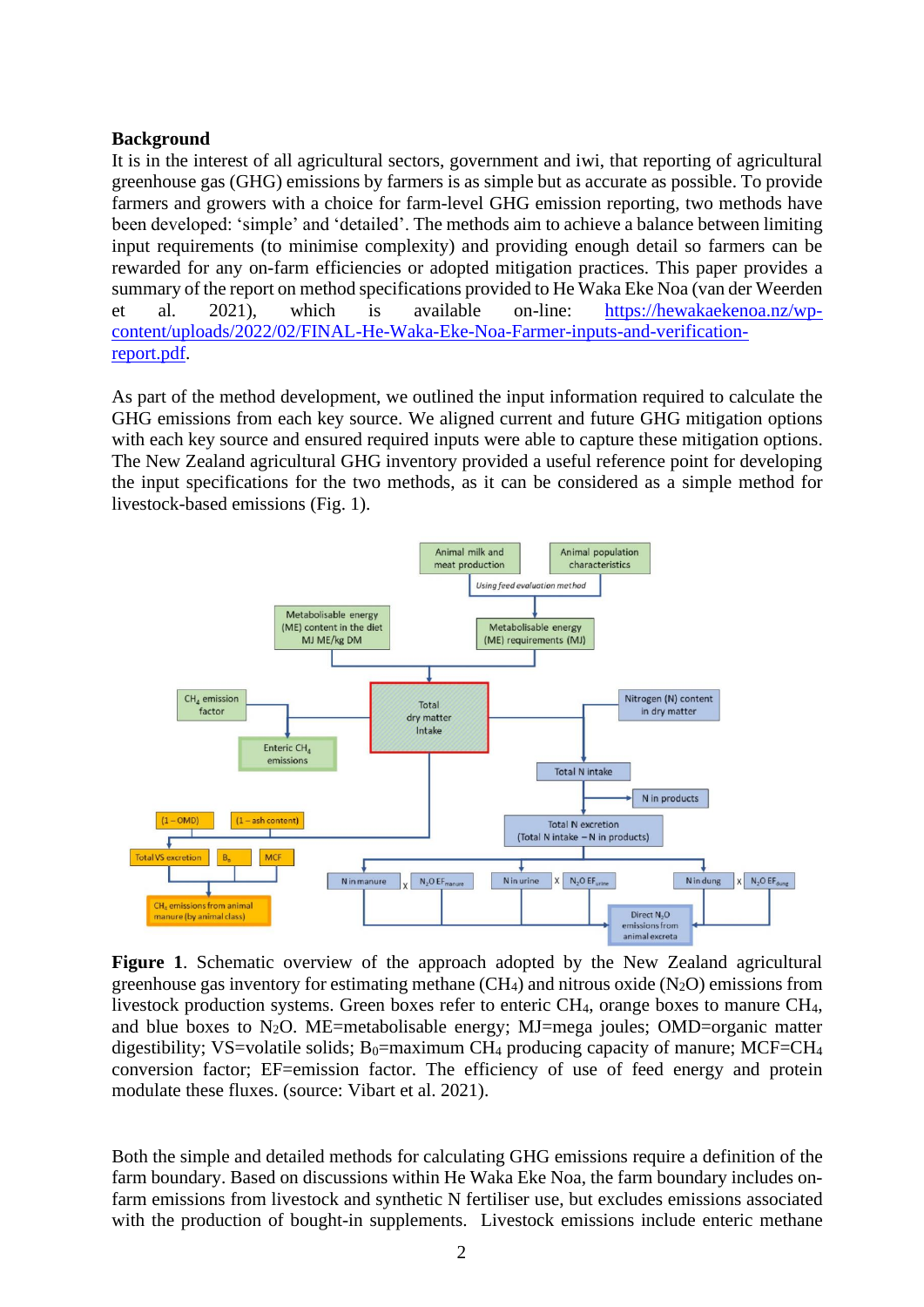$(CH<sub>4</sub>)$  from ruminants, nitrous oxide  $(N<sub>2</sub>O)$  from urine and dung deposited during grazing and land application of manure, and  $CH_4$  and  $N_2O$  emissions from manure storage. Nitrous oxide can be emitted directly from N sources such as urine and N fertiliser, as well as indirectly via losses of N to water and ammonia emissions. Both direct and indirect N2O emissions are included in the He Waka Eke Noa GHG reporting.

# **Simple Method**

The simple method represents a basic method for estimating farm-scale GHG emissions. It was designed to require minimal inputs, however for livestock farms its simple structure means there is limited flexibility when attempting to represent farming practices that influence GHG emissions. This can lead to a less accurate GHG estimate with fewer mitigations able to be captured when compared with the detailed method. For many GHG sources, this method often aligns with New Zealand's agricultural inventory methodology (MfE, 2021).

The method applies industry-average liveweights to different stock classes and combines these with actual farm production data. For livestock farmers, inputs (Table 1) are limited to:

- farm area
- stock numbers and time on farm, split by stock class
- total synthetic nitrogen fertiliser used, split by type and tonnage,
- animal production data

Stock classes and breeds rely on default industry-average liveweights which are used for estimating annual energy consumption and therefore dry matter intake (DMI). This method assumes a single default forage type (pasture), with default feed quality and N content, where the latter is used for estimating urine and dung excretion.

Fruit and vegetable growers will require only two of these types of information: farm area and synthetic nitrogen fertiliser used.

#### *Farm area*

Area of farm will be required for calculating GHG emissions per hectare. 'Area' could relate to total or effective area; the definition has still to be determined at time of writing. If effective area is required, there will be a cost for some farms if a GPS map is required to determine the area of all the legal titles (total area) and area in pasture or crops (effective area).

#### *Stock reconciliation split by stock class*

Most if not all livestock farmers will have data on livestock numbers per class of animal, as this information is required for farm accounts and annual submission to the Inland Revenue Department as livestock reconciliations. For livestock on farm for less than 12 months, farmers will be required to include date of farm entry for mobs purchased and sales to allow a calculation of weighted annual averages. For red meat, stock sales and purchases, as well as kill sheets from meat processing companies will also provide information on timing and number of livestock slaughtered. Dairy farmers will be required to select the animal breed to determine average annual liveweights – six breed/crossbreed options have been proposed. Weights of replacements will not be required as these can be based on herd genetics. The time replacements are on farm may also need to be recorded if the responsibility for GHG emissions lies with the landowner. The GHG emissions from replacements can then be estimated using default energy requirements. For any breeds not included in a GHG emissions reporting system, farmers will need to select a proxy from one of three Jersey/Friesian crossbred options. Default pasture quality data (ME, N content) will be required to determine DM and N intake by grazing livestock.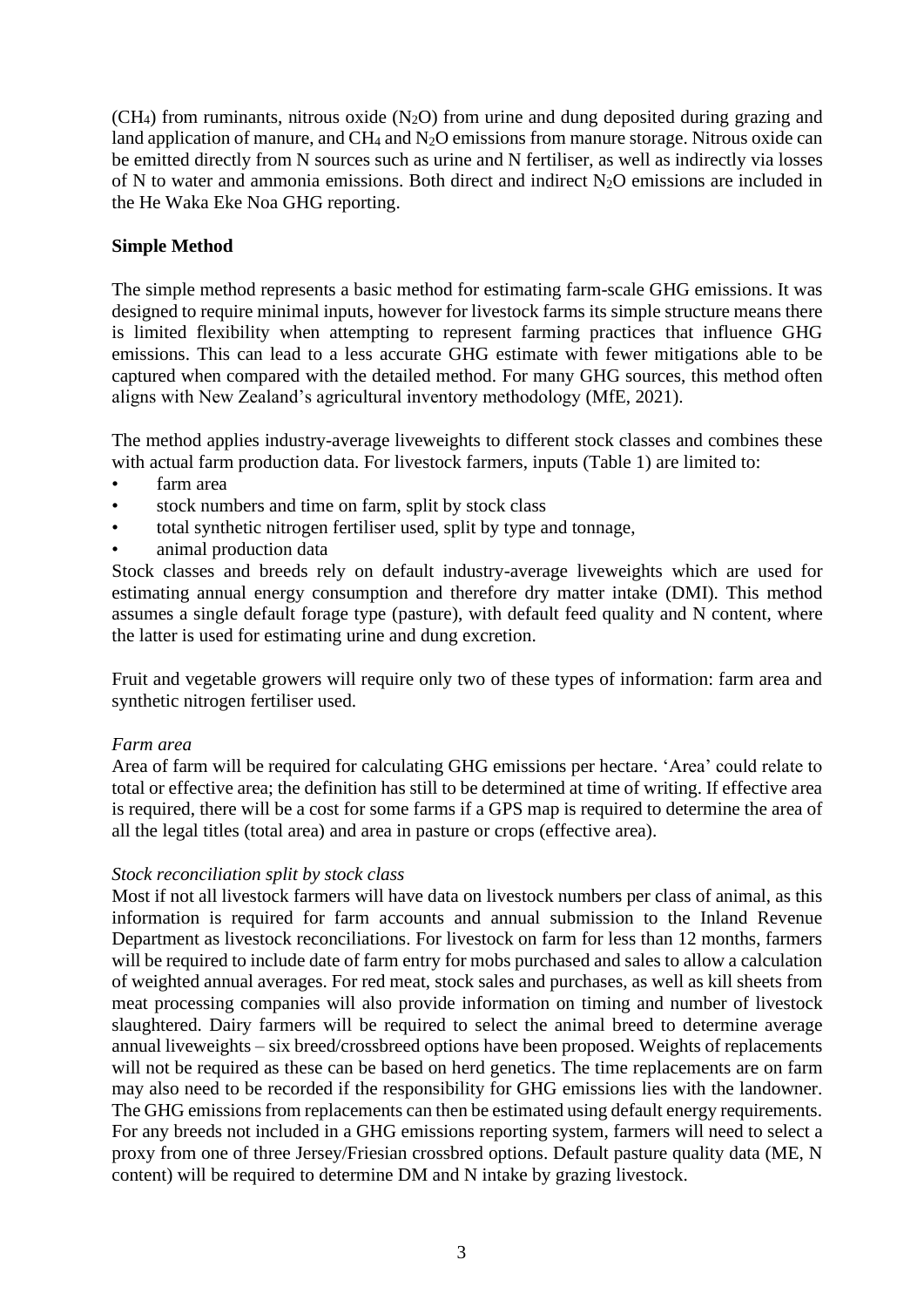#### *Synthetic N fertiliser by type*

Annual synthetic N fertiliser data is readily available through annual farm accounts and fertiliser suppliers. Synthetic N fertiliser will need to be split into standard urea, ureaseinhibitor treated urea, and non-urea N fertiliser, due to different N emissions from each category. The recent N fertiliser cap for pastoral farms requires reporting of annual synthetic N fertiliser usage, this could be used for the GHG emission calculations. To simplify the data collation process for farmers, fertiliser companies could provide data on the amount of N sold to farmers on the basis of standard urea, urease-inhibitor treated urea, and non-urea N fertiliser.

#### *Milk, meat, wool and velvet production per animal type and class*

Production data is available from processors, stock sales records, grazing contracts and tax returns: this could be used as a data source. Livestock which increase in weight but are not sold or finished within a financial year will be counted in a livestock reconciliation, with industry average weight changes used for estimating energy requirements. However, wool is a product that can be carried over from one year to the next, which suggests there may be some error within a single year.

#### *Optional inputs*

The simple method includes two optional inputs (Table 1) that are not essential for calculating the GHG emissions but will help farmers and growers to be recognized for having lower emissions. The first relates to hill country farms, where urine deposited on steeper slopes generate lower  $N_2O$  emissions than on lower slopes. Recent research has shown that  $N_2O$ emissions from urine patches are lower from soils on steeper slopes compared to low slopes, and emission factors have been established for different slope classes for dairy and non-dairy cattle, sheep and deer (MfE, 2021). Farmers wanting to capture this slope class effect will require verified information on the proportion of the farm at different slopes ( $\langle 12^{\circ}, 12 - 24^{\circ}, \rangle$  24°). Farmers are unlikely to have information on slope classes across a farm, therefore this information may need to be purchased as a one-off cost from a suitable mapping company. Several fertiliser companies and farm management software companies can also provide this service.

The second option is whether N fertiliser is incorporated into soil at the time of application, which will reduce ammonia emissions from urea. This input is specific to cropping farmers and vegetable growers. It is unlikely that cropping farmers will maintain formal records on method of fertiliser application. However, this could be either sourced from own farm records or from information provided by contractors (e.g. type of drill used, such as Cross slot, where fertiliser is placed beneath the surface near the seed). If data is not available, the calculations assume synthetic fertiliser is surface applied.

#### *Simple method mitigation options*

Examples of mitigations included in the simple method (Fig. 2) are

- genetically-selected low methane sheep,
- reduced synthetic N fertiliser use,
- N fertiliser incorporation into soil following application (some farmers may already be practicing this, and so will have a slightly lower calculated GHG emissions).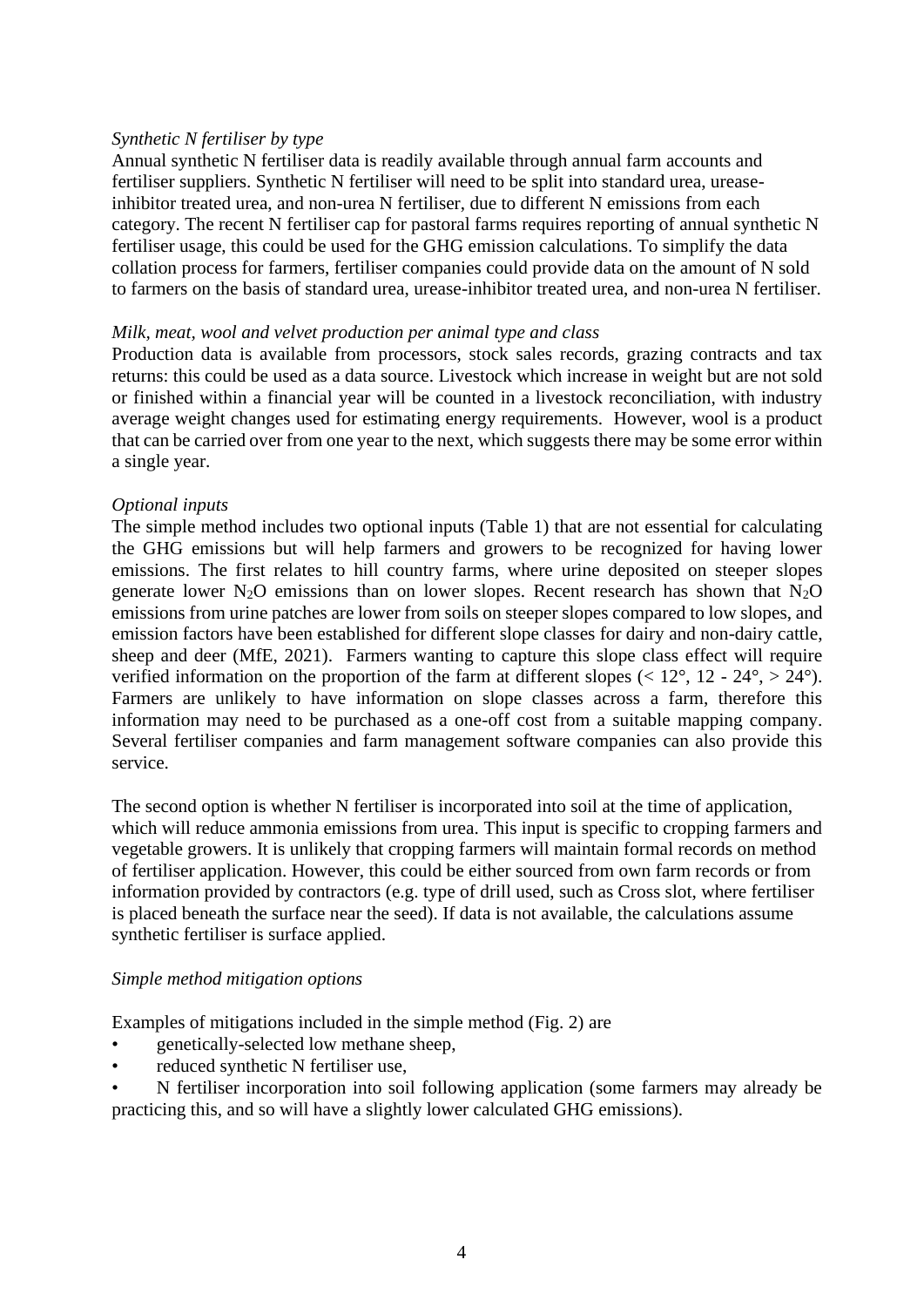| component                           |                                                                                                                                                                               |                                                                                                                                                                                                                                                                                                                                                                                                                                                                                                                                                                                                                                                                                         |
|-------------------------------------|-------------------------------------------------------------------------------------------------------------------------------------------------------------------------------|-----------------------------------------------------------------------------------------------------------------------------------------------------------------------------------------------------------------------------------------------------------------------------------------------------------------------------------------------------------------------------------------------------------------------------------------------------------------------------------------------------------------------------------------------------------------------------------------------------------------------------------------------------------------------------------------|
| Required inputs                     |                                                                                                                                                                               |                                                                                                                                                                                                                                                                                                                                                                                                                                                                                                                                                                                                                                                                                         |
| Farm area                           | Farm area                                                                                                                                                                     | Required for determining GHG emissions per<br>hectare. Total vs. effective area has yet to be<br>determined by He Waka Eke Noa at the time of<br>writing.                                                                                                                                                                                                                                                                                                                                                                                                                                                                                                                               |
| Livestock<br>numbers                | <b>Stock</b><br>reconciliation<br>(animal numbers, time on<br>farm, stock sales<br>and<br>purchases<br>and<br>stock<br>deaths), split by<br>stock<br>class/breed <sup>1</sup> | The stock reconciliation requires the opening and<br>closing numbers by stock class (e.g. hogget, two-<br>tooth ewes, heifers R1), time on farm, weaning<br>numbers, stock sales and purchases (numbers<br>and weights), and stock deaths. Reproduction<br>and liveweight gain will be derived from<br>appropriate industry data <sup>2</sup> . For dairy, farmers<br>will be required to select the animal breed to<br>determine average annual liveweights. Farmers<br>wishing to capture on-farm livestock efficiencies<br>can use the Detailed method. GHG calculations<br>will be required to determine weighted annual<br>stock numbers using dates entering and exiting<br>farm. |
| Fertiliser use                      | Total<br>synthetic<br>N<br>split<br>(product tonnage)<br>into urea, non-urea, urea<br>+ urease inhibitor                                                                      |                                                                                                                                                                                                                                                                                                                                                                                                                                                                                                                                                                                                                                                                                         |
| Animal<br>production                | Milk, meat, wool<br>and<br>velvet production<br>per<br>animal class <sup>3</sup>                                                                                              |                                                                                                                                                                                                                                                                                                                                                                                                                                                                                                                                                                                                                                                                                         |
| Optional inputs                     |                                                                                                                                                                               |                                                                                                                                                                                                                                                                                                                                                                                                                                                                                                                                                                                                                                                                                         |
| Topography                          | Area of farm in different<br>slope classes (flat/low<br>medium;<br>slope;<br>steep<br>slopes)                                                                                 | Not essential; if not available, then assume<br>flat/low slope. If available, GHG calculations<br>must include modelling of nutrient transfer of<br>urine-N from steep to lower slopes.                                                                                                                                                                                                                                                                                                                                                                                                                                                                                                 |
| Fertiliser<br>application<br>method | Surface or incorporation                                                                                                                                                      | $\frac{1}{1}$ this requires knowing the number of livestock per class (sheep, beef and deer) or breed (dairy), including                                                                                                                                                                                                                                                                                                                                                                                                                                                                                                                                                                |

**Table 1**: Farmer inputs requirements for simple GHG accounting method.

**Description of input Comments**

**Method** 

quires knowing the number of livestock per class (sheep, beef and deer) or breed (dairy), including stock movements.

<sup>2</sup> sources for reproduction, liveweight gain and production data include Beef  $+$  Lamb New Zealand sheep and beef farm surveys and DairyNZ Facts and Figures. Methods of calculation (e.g. lambing/weaning percentages) should align with those used by industry bodies.

 $\frac{3}{3}$  Meat and wool production will be at lower granularity (e.g. meat from lambs, hoggets, mature ewes) compared to stock classes.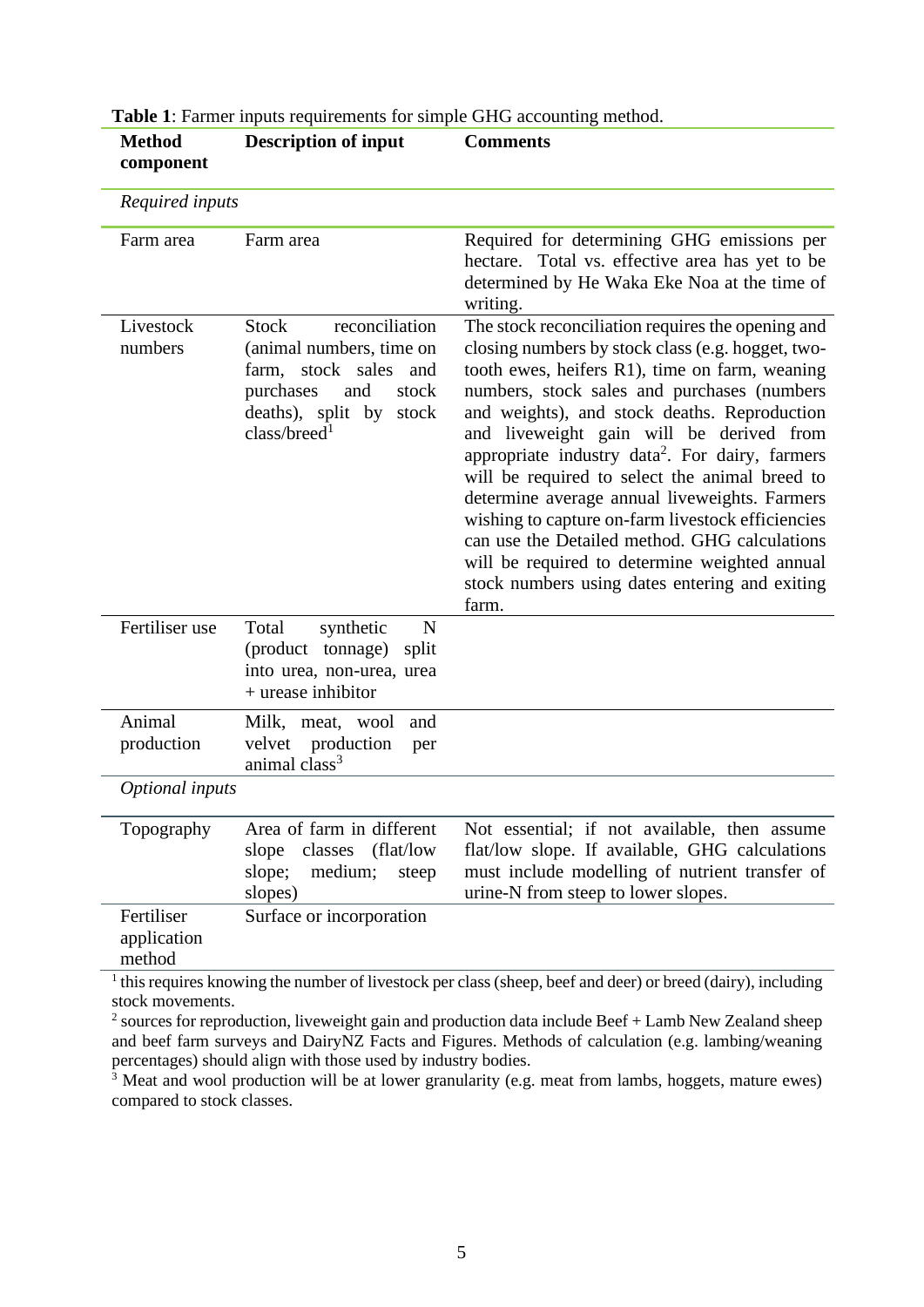

**Figure 2.** Mitigations available for farmers and growers adopting the simple method for calculating farm-level GHG emissions. From left to right: 1. N fertiliser incorporation into soil following application; 2. reduced nitrogen fertiliser use; 3. genetically-selected low methane sheep.

# **Detailed Method – farmer inputs**

The detailed method allows substantial flexibility in livestock farming practices that influence GHG emissions and can capture more mitigation options compared to the simple method. For many GHG sources, this method often aligns with the more complex type of farm-scale GHG foot-printing models such as OverseerFM or FARMAX. For fruit and vegetable farms where no livestock is present, there is no difference between the simple and detailed methods as the only source of GHG emissions is synthetic N fertiliser use.

For livestock farms, this method will have the same inputs as the simple method (farm area, stock numbers and time on farm, synthetic N fertiliser use and production data), plus additional inputs (Table 2).

For dairying, additional inputs include:

- Animal liveweight and reproduction data
	- o Average cow liveweight,
	- o Number of dry cows and replacements,
	- o Planned start of calving,
- Time and number of animals on off-paddock facilities,
- Feed type
	- o Pastures and forage type and feed quality
	- o Information on the start and end of grazing,
	- o Type and amount of imported supplements, including the feeding method
- Effluent/slurry application method.

For sheep, beef and deer farms, the same four required inputs for the simple method, plus the following information:

• Animal liveweight and reproduction data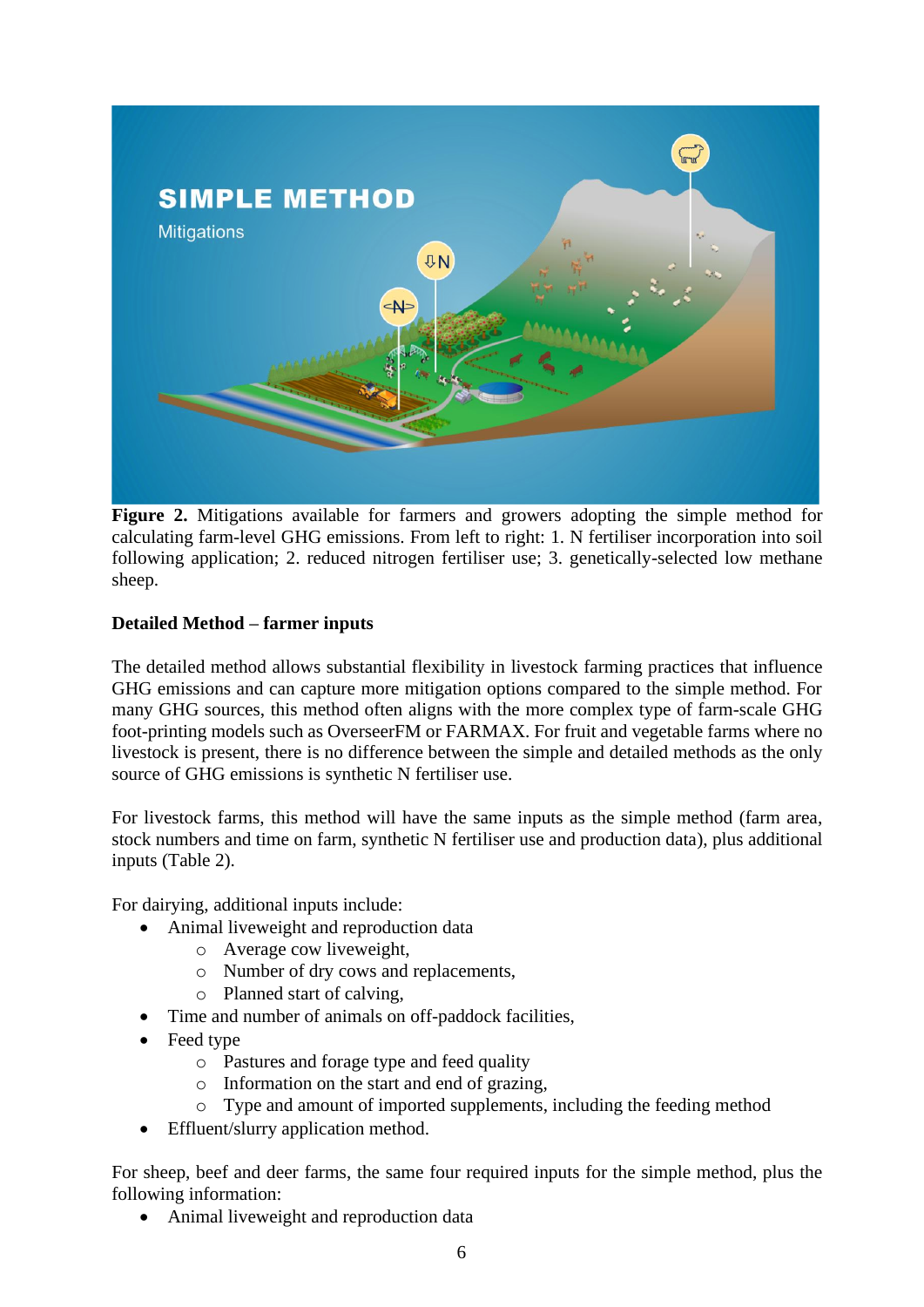- o Average liveweight per stock class,
- o Planned start of mating,
- o Lamb, beef and deer weaning percentage,
- o Number of replacements retained post-weaning.
- Feed type
	- o Pastures and forage type and feed quality
	- o Information on the start and end of grazing, including stock type and number,

## *Animal liveweight and reproduction data*

This data includes body weight of different livestock classes and age; planned start of mating; lamb, calf and fawn weaning percentage; number of replacements retained post-weaning, number of dry cows. Farmers will have most of these animal data on-hand at the stock class level, either captured in farm records or in farm management tools. Animal body weight values will be the most time-consuming data to obtain, but some farms will have weigh-scales to help measure this. For farms without weigh-scales, we propose to use default industry-average liveweights for each stock class. Given this will be less accurate than using actual data, it is recommended that farms achieving very high live weight gains would require weigh-scales to provide the most accurate data on body weight. Alternatively, farm data such as start of mating, weaning percentages, or the dates when stock enter and exit the farm, may be sufficient for estimating these emissions and capturing efficiency gains.

## *Time & animal numbers on off-paddock facilities*

Farmers are currently unlikely to keep farm records of the number of animals and duration on off-paddock facilities (e.g. feed pads, stand-off pads, animal shelters, free-stall barns). However, for dairy, this information is being requested by most milk companies thus should be readily available.

#### *Feed type, together with information on the start and end of grazing*

The required feed type information includes date, number and class of stock entering and exiting different forage types bearing in mind that for some crops a transition period will be required. This information can then be integrated with animal liveweights to match energy requirements with energy supply from the different crop types to calculate DM intakes across the year. Records of crop feed quality will need to be documented. For farmers using imported supplements, the type, the amount of dry weight or fresh weight, and feeding method will be required. For dairy farmers, this information is captured by most milk companies and, for farmers using DairyBase, by DairyNZ.

#### *Effluent/manure application method*

This is specific to cropping farmers and vegetable growers where livestock manure can be incorporated at the time of application or immediately following surface application. It is unlikely that cropping farmers will maintain records on method of application per volume of manure. However, this may be relatively easy to collect, either calculated from own farm records or from information provided by contractors (e.g. proof of placement documentation, which will be influenced by the type of manure spreader and/or timing and type of cultivation). If data is not available, the calculations will assume effluent/manure is surface applied.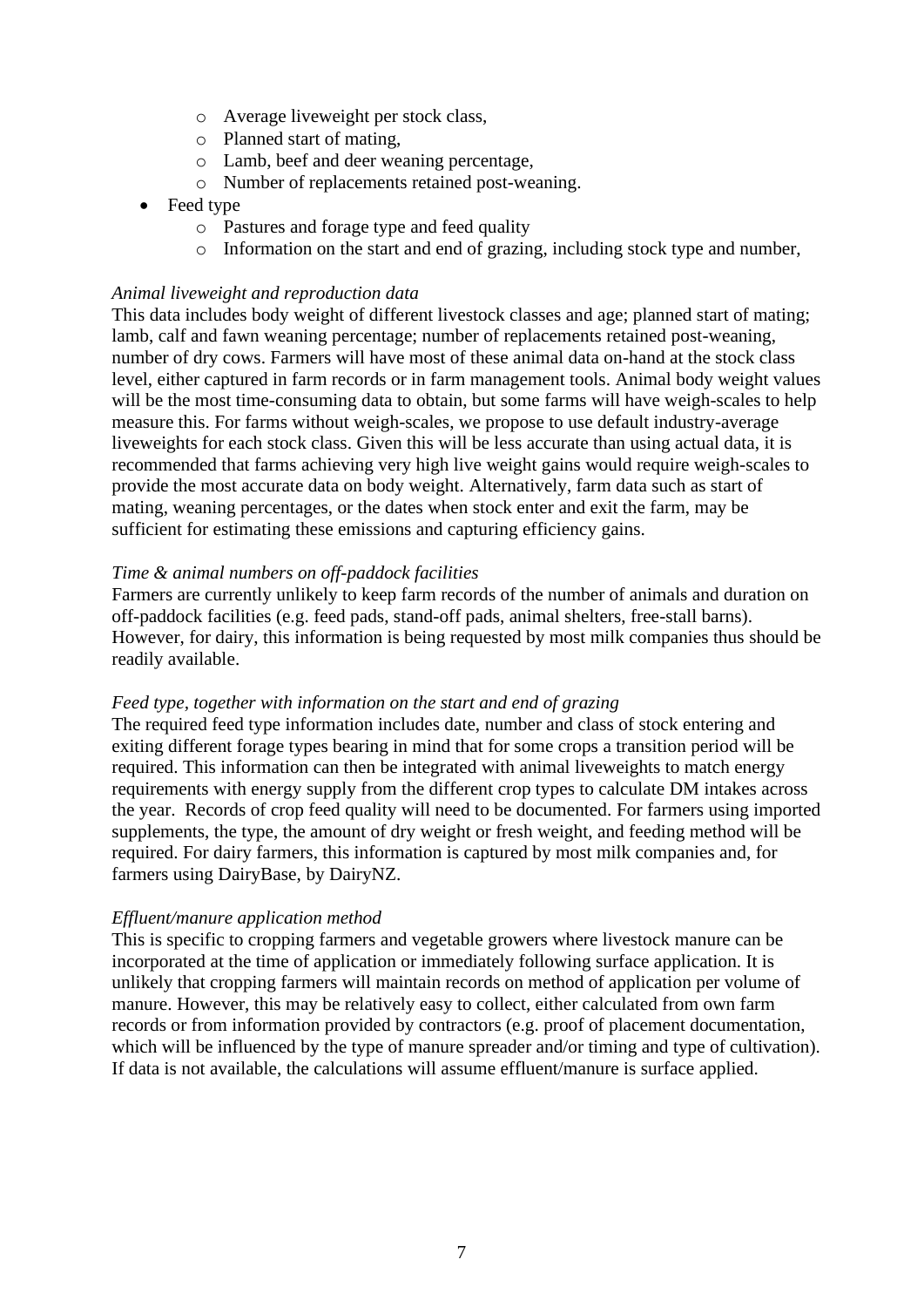| <b>Method</b><br>component                                | <b>Description of input</b>                                                                                                                                                                                                                                                                                                                                | <b>Comments</b>                                                                                                                                                                                                                                                                                                                                                                                                                                                                                                                                                                                                  |
|-----------------------------------------------------------|------------------------------------------------------------------------------------------------------------------------------------------------------------------------------------------------------------------------------------------------------------------------------------------------------------------------------------------------------------|------------------------------------------------------------------------------------------------------------------------------------------------------------------------------------------------------------------------------------------------------------------------------------------------------------------------------------------------------------------------------------------------------------------------------------------------------------------------------------------------------------------------------------------------------------------------------------------------------------------|
| Required inputs                                           |                                                                                                                                                                                                                                                                                                                                                            |                                                                                                                                                                                                                                                                                                                                                                                                                                                                                                                                                                                                                  |
| Animal<br>liveweight and<br>reproduction<br>data          | Dairy: Cow liveweight at<br>4-5 months after planned<br>start of calving (most<br>farms at 1 December); if<br>unknown, then breed is<br>required <sup>1</sup> . Proportion of<br>year that young stock are<br>on-farm.<br>Time<br>and<br>number on off-paddock<br>facilities.<br>Sheep, beef and deer:<br>Animal stock class <sup>1</sup> &<br>body weight | Dairy: Class of young stock can align with<br>liveweight of mature cow, with annual DM<br>requirements calculated from the average<br>annual liveweight of the dairy herd and<br>proportioned for the number of months on<br>farm after weaning. For young stock and dry<br>cows the time on farm will be required if the<br>responsibility for the GHG emissions sits with<br>the landowner. If the obligation sits with<br>business owner, this information is not<br>required, as they will be responsible for any<br>emissions from their livestock regardless of<br>whether the animals are on or off farm. |
|                                                           | Planned start of mating;<br>lamb, beef<br>and<br>deer<br>weaning<br>percentage;<br>number of replacements<br>post-weaning;<br>retained<br>number of other stock<br>(carry-over/bulls etc)                                                                                                                                                                  | Sheep, beef and deer farmers could plan to<br>collect data at key farming operations (mating,<br>scanning and weaning). Alternatively, stock<br>class could be used to obtain regional industry<br>averages for body weight. Body weight gain<br>could be estimated from body weights and<br>dates on/off farm within the GHG calculation.                                                                                                                                                                                                                                                                       |
| Time & animal<br>numbers on off-<br>paddock<br>facilities | Number of animals and<br>duration on off-paddock<br>facilities (e.g. feed pads,<br>stand-off pads,<br>animal<br>shelters, free-stall barns).                                                                                                                                                                                                               | Limited to dairy. This information is being<br>requested by most milk companies therefore<br>farmers are likely to be able to supply.                                                                                                                                                                                                                                                                                                                                                                                                                                                                            |
| Feed type eaten                                           | Date of start and end of<br>grazing of different feed<br>types. Data on imported<br>supplements<br>(type,<br>amount, weight, feeding<br>method).                                                                                                                                                                                                           | Energy, DM and N intake from pasture,<br>forages<br>supplements<br>required<br>and<br>to<br>determine CH <sub>4</sub> emissions and N excretion.<br>The GHG calculations need to include<br>supplement database and percent utilisation<br>for feeding method. Energy calculations<br>should include default change in body<br>condition score over lactation season.                                                                                                                                                                                                                                            |
| Effluent/manure<br>application<br>method                  | Surface or incorporation                                                                                                                                                                                                                                                                                                                                   |                                                                                                                                                                                                                                                                                                                                                                                                                                                                                                                                                                                                                  |

**Table 2:** Additional farmer inputs requirements for Detailed GHG accounting method (includes inputs for Simple method).

 $1$ <sup>1</sup> this requires knowing the number of stock per class (sheep, beef and deer) or breed (dairy), including stock movements.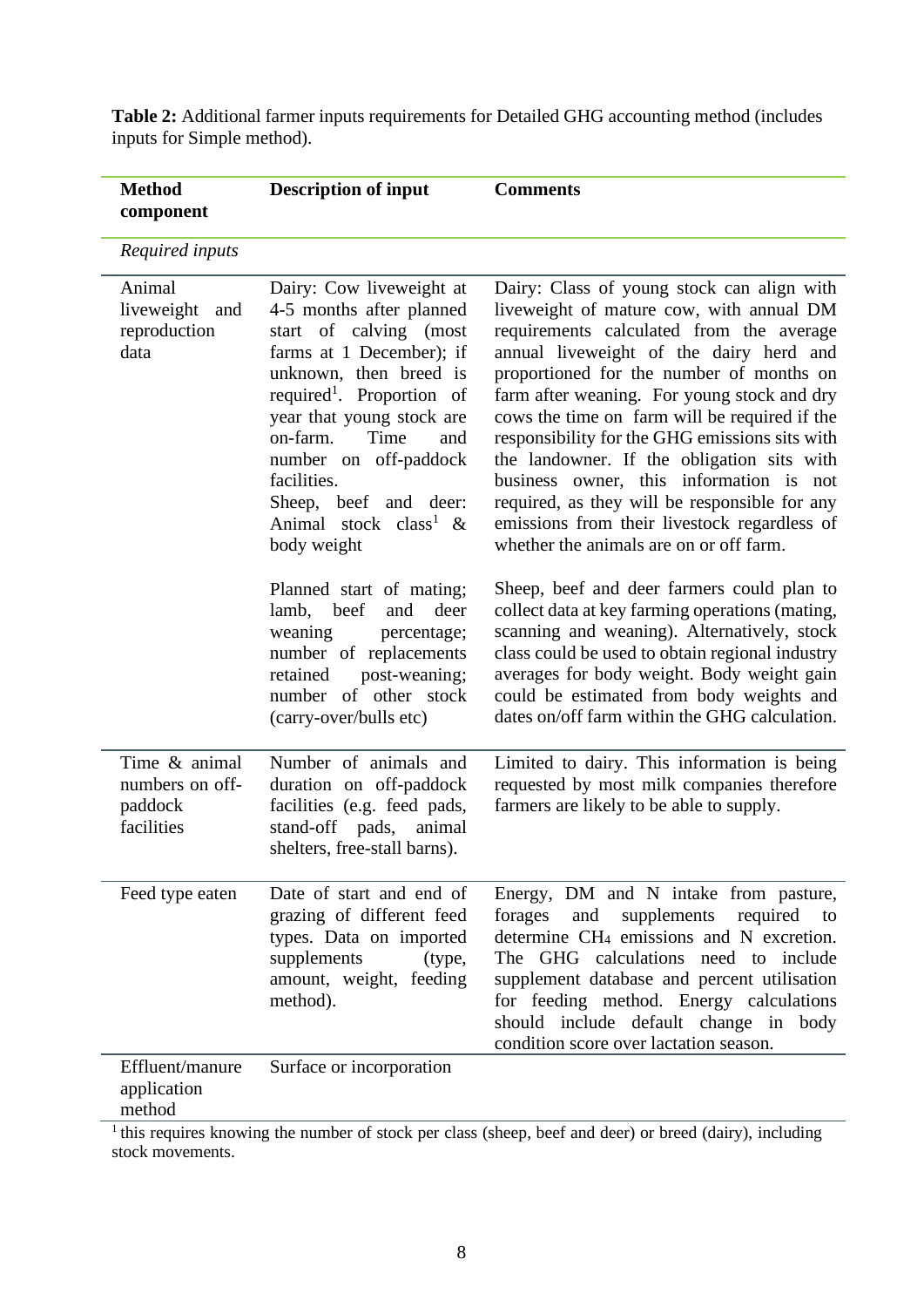The detailed method will calculate the energy and DM demands for different stock classes across seasons, resulting in a more accurate estimate, which better represents the actual farm emissions. Supplying liveweights, animal reproduction data, farm production data and forage types will lead to a more accurate estimate of DMI and urine and dung excretion, which in turn will provide more accurate estimates of  $CH_4$  and  $N_2O$  emissions.

It is important to note that there are some farmers already measuring and recording many or all these inputs using tools and services such as OverseerFM, FARMIQ, FARMAX and other similar tools. In these cases, the extra time required for measurement and recording will be minimal. Within He Waka Eke Noa, there have also been discussions regarding direct links between these commercial tools and a proposed centralised GHG reporting system, which has yet to be built. However, for many farmers, some of these inputs will be new activities to measure and formally record.

# *Detailed method mitigation options*

The detailed method will be able to capture the mitigations available for the simple method, plus additional mitigations and on-farm efficiencies (Fig. 3) such as:

- use of low GHG forages,
- low N supplements,
- high genetic merit livestock, which needs to be combined with reduced animal numbers.



**Figure 3.** Mitigations available for farmers and growers adopting the detailed method for calculating farm-level GHG emissions. From left to right: 1. use of low GHG forages; 2. low N supplements (e.g. maize); 3. N fertiliser incorporation into soil following application; 4. reduced N fertiliser use; 5. high genetic merit livestock, combined with reduced animal numbers, and 6. genetically-selected low methane sheep.

# **Future work**

We have described two methods for farmers to calculate farm-level GHG emissions. These methods will require further refinement and detail. To aid the refinement process, we have suggested further research including sensitivity analyses on the effect of using (i) livestock body weights based on an annual average vs. quarterly (or similar) body weights on GHG emissions and (ii) the planned start of mating to the average breeding date, given the potential variation in